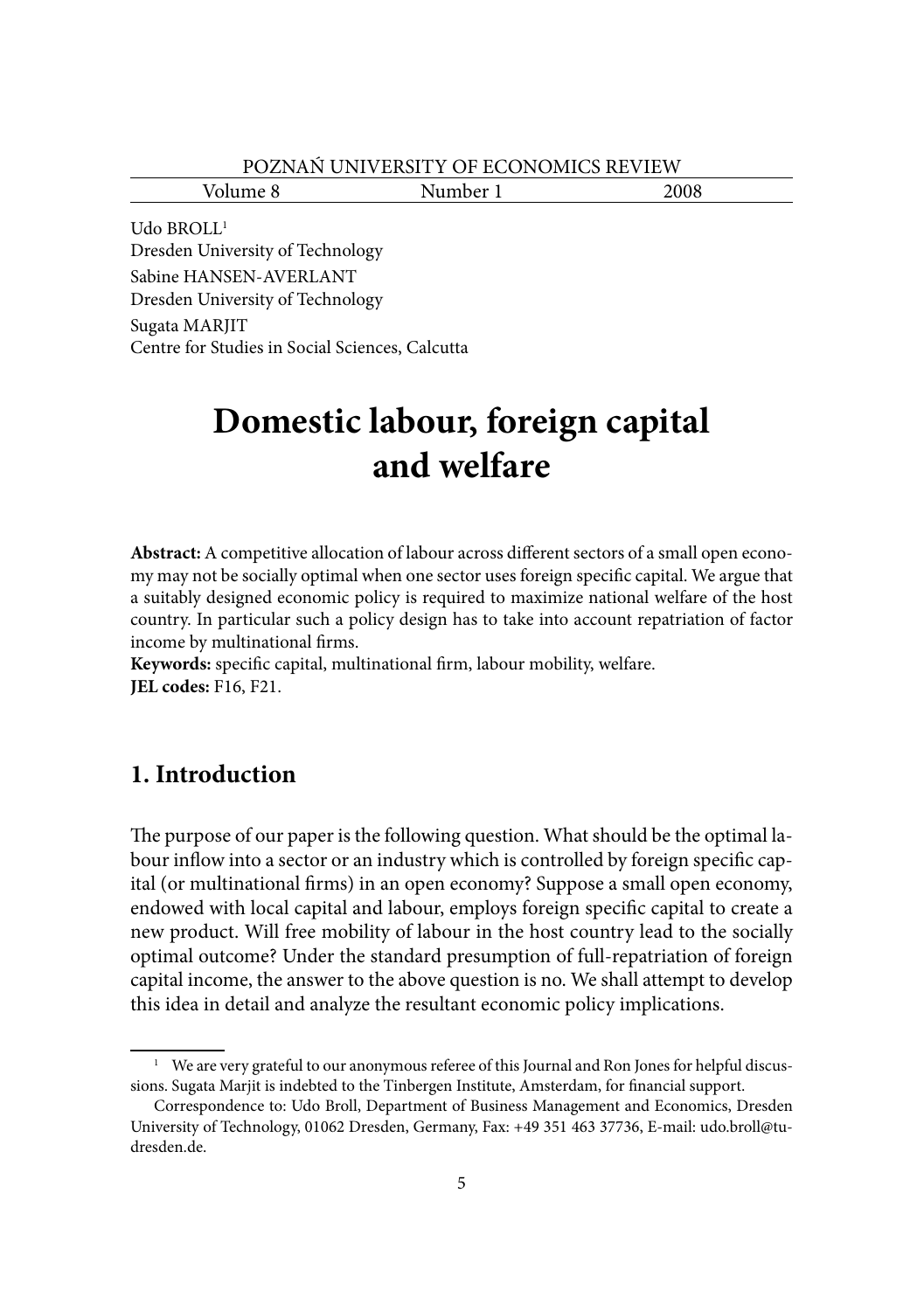It has been recognized in international trade theory that foreign capital inflow may directly or indirectly increase the extent of existing trade distortions and thus lead to a decline in national welfare in a standard competitive, neoclassical international trade model [Brecher and Diaz-Alejandro (1977), Brecher and Findlay (1983), Neary and Ruane (1988), Beladi and Marjit (1992)]. More recently, Marjit, Broll and Mitra (1997) have shown how the inflow of foreign capital in a tariff distorted industry can lead to a welfare gain even with the standard assumption of full repatriation of foreign capital income. Chao and Yu (1996), (1997) show the role of the intermediate good in this context. National welfare implications for host countries under asymmetric information between foreign and domestic firms are discussed in Mukherjee and Broll (2007). Broll and Wong (2006) examine the foreign direct investment and risk management of multinational firms under exchange rate risk. The economic impact of outsourcing by multinational firms on labour is shown in Feenstra (2007).

The issue of extra labour participation in foreign capital controlled sectors of a developing economy has not received much interest from international trade theorists, although such issues have been quite important in practice. Restrictions of labour inflow into the export processing zones of China, wage and employment implications of foreign investment in East and South East Asia, have been thoroughly discussed by Warr (1990). One question that we raise in this context is whether the host country government should pursue an economic policy, whereby the local capitalists and foreign capital owners should face different wage rates in the host country. Apparently, such a distortionary intervention may have welfare reducing implications. However, the answer to this question may depend on several factors, although we cannot rule out the optimality of such a wage differential.

Jones and Marjit (1995) have argued that when the workers employed in a newly developed sector gradually reveal their skills, there is a case for a wage regulation in the foreign enclave. Without such intervention there is an internal terms of trade loss which is generated by the free labour flow into the foreign controlled sector. For an earlier analysis of enclave models one may refer to Jones and Dei (1983).

In this paper we take up a conventional specific factors model [Jones (1995)] where domestic labour moves between two sectors which use local and foreign specific capital. We explore the economic implications of repatriation and reinvestment of the foreign capital returns. A market outcome of wage equality across sectors could be socially optimal only in a borderline case, i.e. when the rate of reinvestment or the rate of repatriation equals a specific value (see section 2 and 3).

One must recognise that when foreign capital income is repatriated, labour inflow may generate a negative externality for welfare of the host country. The inflow of labour into the foreign sector may raise the return to foreign capital, thus worsening the internal terms of trade for the small open economy. Any economic policy that tends to restore the terms of trade loss must take into account the possible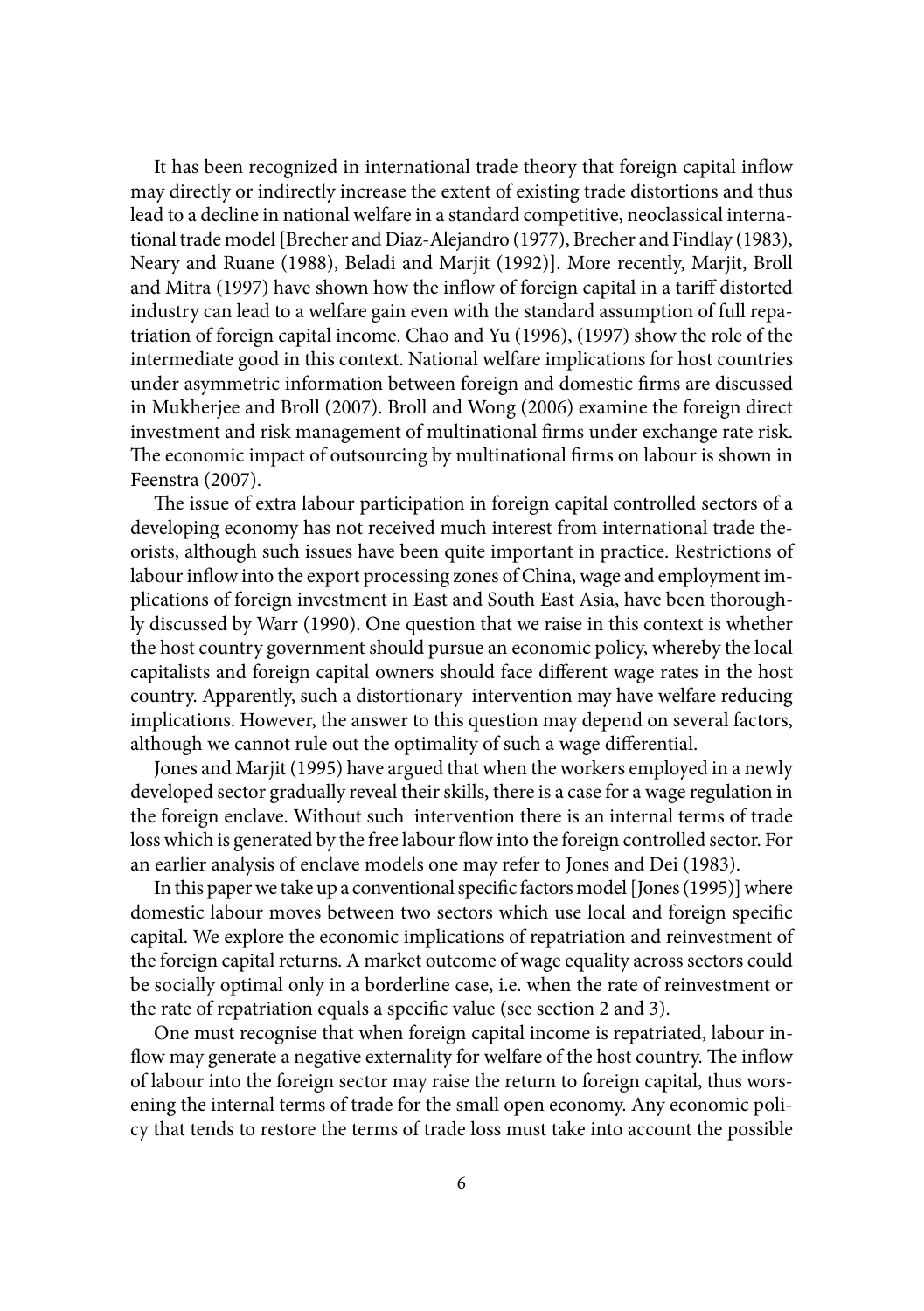adverse impact of such policies on the inflow of foreign capital. To the extent that the foreign capital income is reinvested in the host country, taxing foreign capital in one way or another may prove to be harmful for the local economy. The socially optimal employment allocation between the local and the foreign owned sectors differ from the standard competitive outcome when all the above mentioned factors are taken into account.

In order to have a benchmark for our main economic findings, we present in section 2 a model of real national income, foreign capital income, repatriation of profits, reinvestment and national welfare of the host country. In section 3 we provide a detailed analysis of the effects of a competitive allocation of labour across different industries of an economy where one of the industries uses foreign capital. We argue that suitably designed government intervention is required to restrict sectors to their optimal size in order to maximize national welfare of the host country. In this context we demonstrate the optimality of an intervention in the process of wage finding. Section 4 contains concluding remarks.

## 2. The model

Two sectors in a small economy produce good *X* and *Y*. Sector *X* uses local capital *K* and domestic labour  $L_{x}$ ; sector *Y* uses foreign specific capital  $K^*$  and domestic labour *LY*. Markets are competitive and standard neoclassical technology in each sector is assumed. Both types of physical capital used in production are sector specific.

The stock of foreign specific capital (foreign direct investment),  $K^*$ , is positively related to the domestic capital rental rate for foreign capital,  $r^*$ , i.e.  $K^* = K^* (r^*)$ . Since  $r^*$  itself depends on  $K^*$ , as it is natural in the standard specific factors model, a decline in  $r^*$  due to some other reasons leads to an outflow of  $K^*$ , raising  $r^*$ to some extent. With the stock of local capital *K* being independent of the interest rate  $r^*$ , shifts in the marginal product of foreign capital will never affect the availability of the former.

We assume that a part  $\lambda r^* K^*$  of the foreign capital income is added to the existing capital stock as reinvestment and that the remainder  $\Pi^* = (1 - \lambda) r^* K^*$  is repatriated to the foreign country. Hence  $\lambda \in [0, 1]$  denotes the rate of investment which is decided on by multinational firms.

Assuming the existence of a social welfare function which is maximized with costless income redistribution, our country's national welfare level can be represented by the real national product function. The social planner maximizes real national income, GNP, where income is expressed as

$$
GNP = GDP(\cdot) - \Pi^* \tag{1}
$$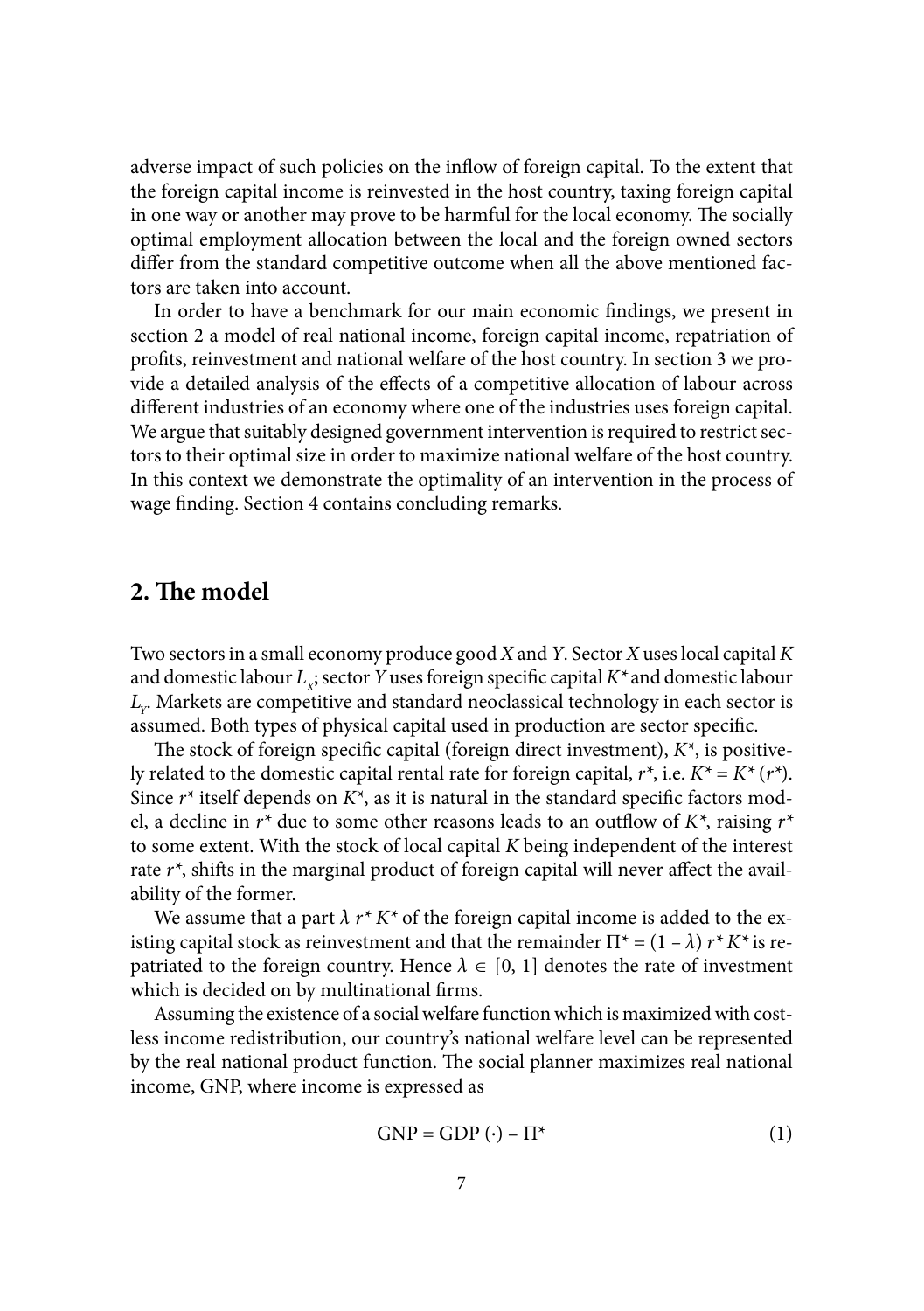while gross domestic product is  $PX(L_y, K) + Y(L_y, K^*(1 + \lambda r^*))$  and  $\Pi^*$  are profits repatriated by multinational firms. Labour endowment of the economy is  $\overline{L}$  and foreign specific capital in industry *Y* is denoted by FDI =  $K^*(1 + \lambda r^*)$ . It is assumed that the relative commodity price  $P = P_y/P_y$  is constant, i.e., we abstract from an international terms of trade effect.

*Observation*. Given a small open economy with foreign specific capital, domestic labour mobility, repatriation of foreign capital income, and reinvestment of returns by multinational firms as described above. A competitive equilibrium, i.e. *P∂X*/∂*L<sub>x</sub>* = ∂*Y*/∂*L<sub>y</sub>* will not necessarily maximize the host country's national welfare.

The decision problem of a social planner is to maximize real national income with respect to allocation of labour  $L<sub>y</sub>$  (or labour  $L<sub>y</sub>$ ) subject to the labour market constraint  $L_x + L_y = L^2$ . The first order condition reads

$$
P\frac{\partial X}{\partial L_x} = \frac{\partial Y}{\partial L_y} + \frac{\partial r^*}{\partial L_y} \left[ \lambda r^* \frac{\partial K^*}{\partial r^*} + \lambda K^* (1 + r^*) + \lambda r^{*2} \frac{\partial K^*}{\partial r^*} - K^* \right].
$$
 (2)

From the first order condition and  $\partial r^*/\partial L_v > 0$ , we obtain

$$
P\frac{\partial X}{\partial L_x} < \frac{\partial Y}{\partial L_y} \tag{3}
$$

if  $\lambda \leq \lambda_c = 1/(1 + r^*)(1 + \varepsilon^*)$ , where  $\varepsilon^* = (\partial K^*/\partial r^*) r^*/K^*$  is the elasticity of supply of foreign capital.

A competitive resource allocation fails to internalize the impact of labour inflow on the supply of foreign specific capital, repatriation of capital income and reinvestment possibilities by multinational firms. For the proof, see appendix.

## **3. Specific foreign capital and income**

An economic reason for government intervention in the private market system arises whenever there are uncorrected market imperfections or distortions. In these circumstances the economy is characterized by the second best rather than first best equilibrium. In the best cases the host country government policy can correct the distortion completely. If the distortion is not corrected completely, then at least the

<sup>&</sup>lt;sup>2</sup> In fact a social planner would like to maximize the indirect utility  $V = V(P, GNP)$ . Since terms of trade are constant, social welfare is maximized if real gross national product is maximized.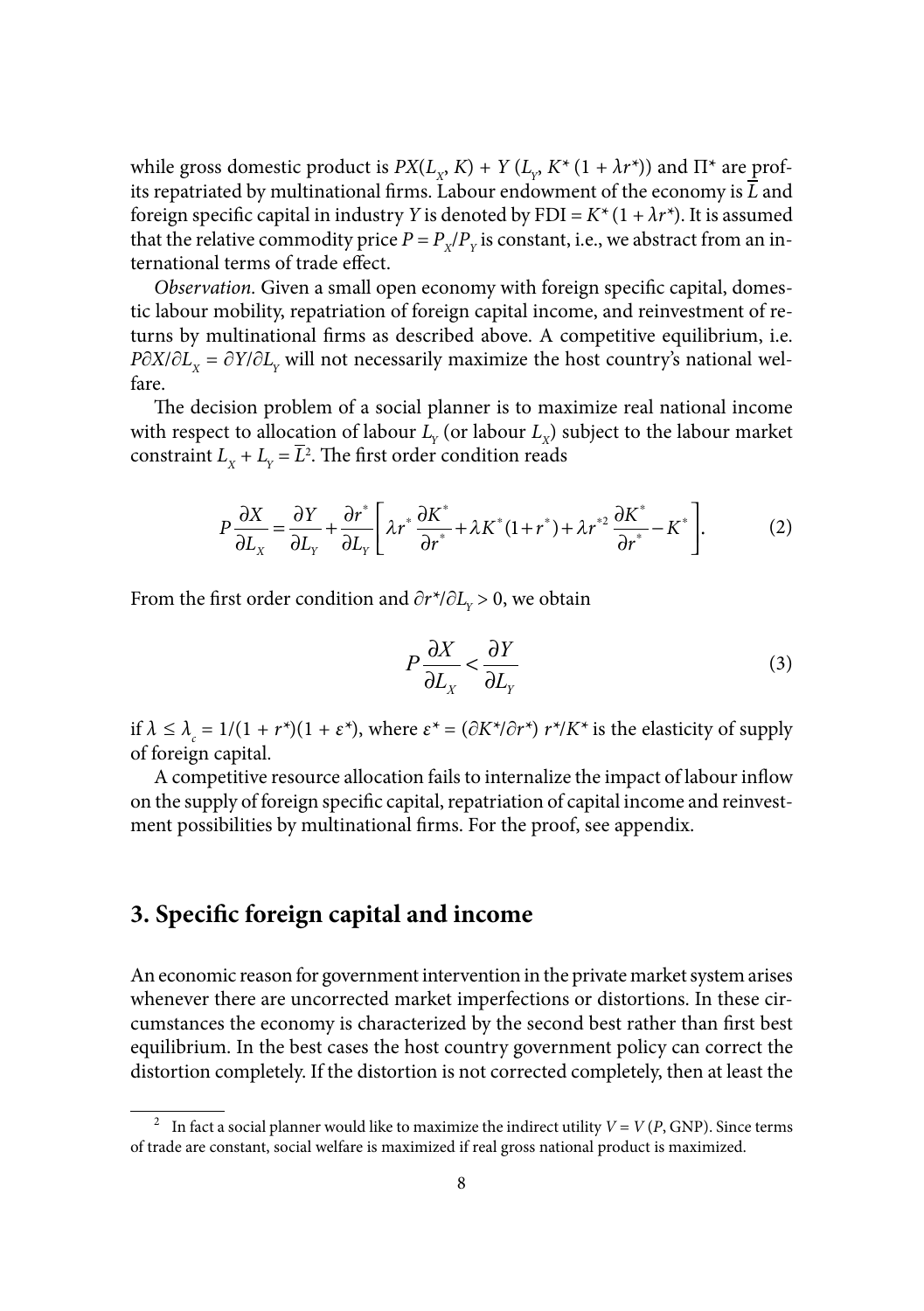new equilibrium conditions, altered by the presence of distortion, can all be satisfied. In either case an appropriate government policy can raise economic efficiency and improve national welfare. In this sense we will present a couple of observations which can be derived from section 2.

#### *3.1. Factor income and welfare*

First, suppose  $\varepsilon^* = 0$ , i.e. the stock of foreign specific capital  $K^*$  is given. If  $r^*$  goes up by a unit, investment augments the foreign capital stock by  $\lambda K^*$ . The contribution of this increment to real output is ∂*Y*/∂*K\* λK\** (= *r\* λK\**). However, (1 – *λ*)*K\** is repatriated. Hence, the net contribution to the small open economy's welfare is measured by  $(\lambda (1 + r^*) - 1)K^*$ . The net contribution will be positive if  $\lambda > 1/(1 + r^*)$ . The fraction of foreign capital return added to the foreign capital stock is high enough to make the host country better off.

On the other hand, if  $\lambda > 1/(1 + r^*)$ , there may be the case for immiserizing growth, i.e. the host country is worse off from attracting foreign specific capital instead of gaining from foreign investment. The planner will therefore prefer to prevent a rise in  $r^*$  by restricting labour inflow into sector *Y*. When  $\lambda > 1/(1 + r^*)$ , the local economy's competitive equilibrium will be socially optimal. Wages are equalized across the two sectors of the small open economy.

Second, we consider the case that  $\varepsilon^* = 0$ . A rise in  $r^*$  has the additional benefit of raising the foreign capital stock further by ∂*K\**/∂*r\** (1 + 1*r\**), and at the same time leads to further leakage of  $(1 - \lambda) r^* \partial K^* / \partial r^*$ . Using the definition of  $\varepsilon^*$  and following from the first order condition, we can prove that for *P∂X*/∂*L*<sub>*x*</sub> = ∂*Y*/∂*L*<sub>*y*</sub> to hold *λ* must satisfy  $λ<sub>c</sub> = 1/(1 + r<sup>*</sup>)(1 + ε<sup>*</sup>).$ 

We can summarize the main findings of our study as follows:

*Proposition.* If the rate of repatriation of income of foreign capital of multinational firms is low (high),  $\lambda < \lambda_c$ , it is optimal to restrict domestic labour mobility in industry *X*. If the rate of reinvestment (repatriation) is high (low),  $\lambda > \lambda_c$ , it is optimal to control labour employment in industry *Y*.

With a low investment ratio of foreign capital returns, the restriction of labour inflow into industry  $X$  will be justified since the workers will not internalize the resultant welfare loss to the national economy. On the other hand, with a high investment ratio it is optimal to reduce employment in industry *Y* relative to the competitive market solution.

*Remark*. In our static framework, *λ* is given. However, all of our main results remain valid if  $\lambda$  is endogenous. In a dynamic small open economy model instead, the rate of repatriation can be determined endogenously. The multinational firm's revenue  $R_1$  can generally be stated as an explicit function of investment expenditure  $I_0$ , i.e.  $R_1 = h(I_0)$ . The multinational firm's management desires to maximize the present value of profit from foreign operation:  $R_1/(1 + i) - I_0$ , where *i* is the riskfree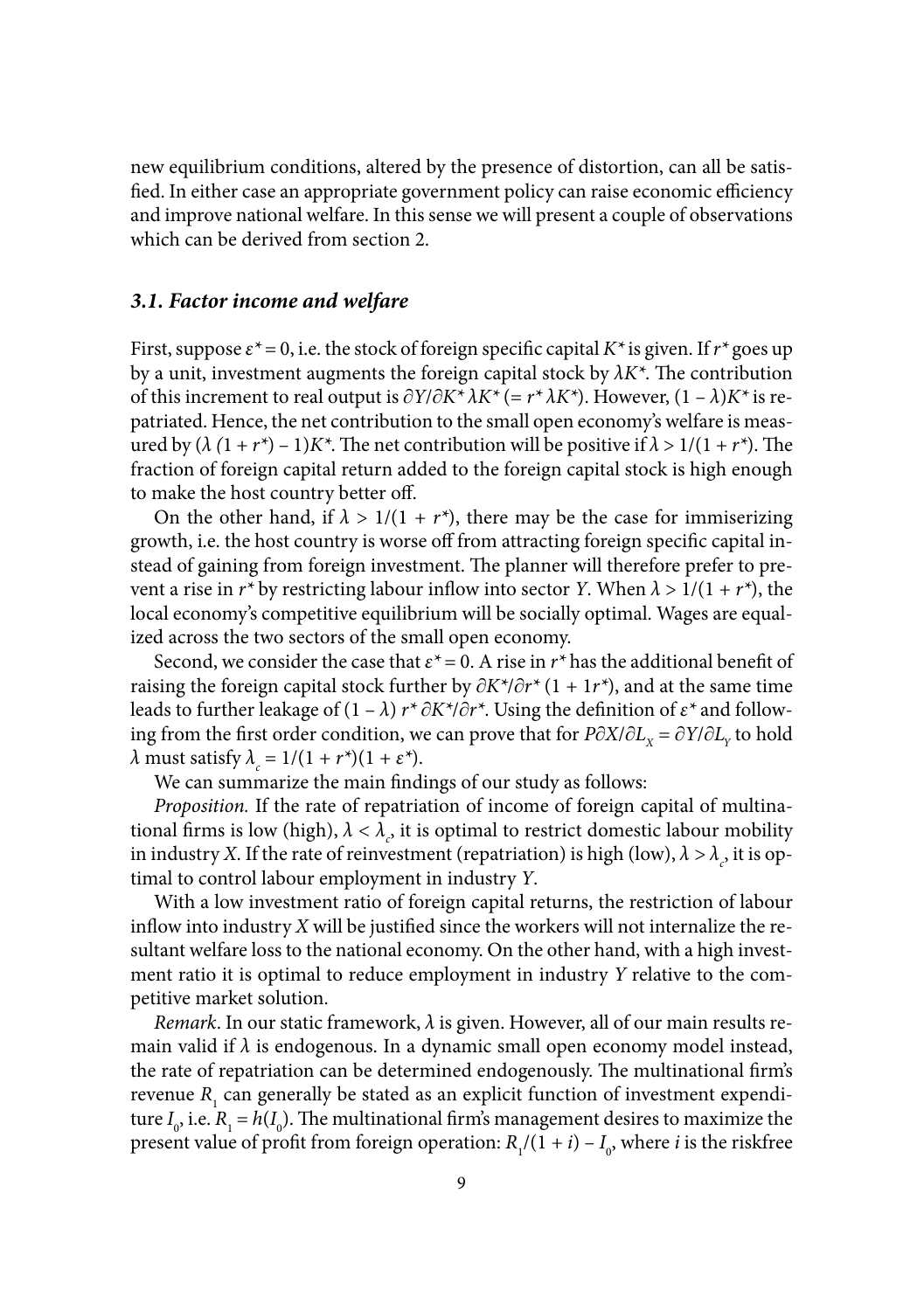interest rate. In the optimum the first order condition becomes  $h'(I_0^*)/(1 + i) = 1$ . With the definition of investment expenditure  $I_0^* = \lambda r^*K^*$ , we obtain the optimal investment and therefore an optimal repatriation rate  $\lambda = r^* K^* / I^*_{0}$ .

### *3.2. Economic policy implications*

The implementation of a domestic policy scheme to restrict labour inflow in industry *X* or *Y* will require explicit industry or sector specific employment subsidies. Another way to achieve a similar outcome is to impose an effective wage ceiling at the level  $\overline{W}$  in one of the sectors and let the wage adjust in the other sector. Consider the case where the stock of foreign capital is fixed and the entire capital income is repatriated. The first order condition tells us that

$$
W_{X} = \text{MPL}_{Y} - K^{\star} \partial r^{\star} / \partial L_{Y} = \overline{W}_{Y},\tag{4}
$$

where the marginal product of labour in sector *Y* is denoted by MPL<sub>y</sub>. Since  $\partial r^* / \partial L_y = 0$ , the optimal nation wide employment is determined where MPL<sub>*y</sub>* –  $K^* \partial r^* / L$ <sub>*y*</sub> inter-</sub> sects with the  $MPL<sub>x</sub>$  curve. Note that one can implement this by setting a ceiling



**Figure 1. Wages with full repatriation**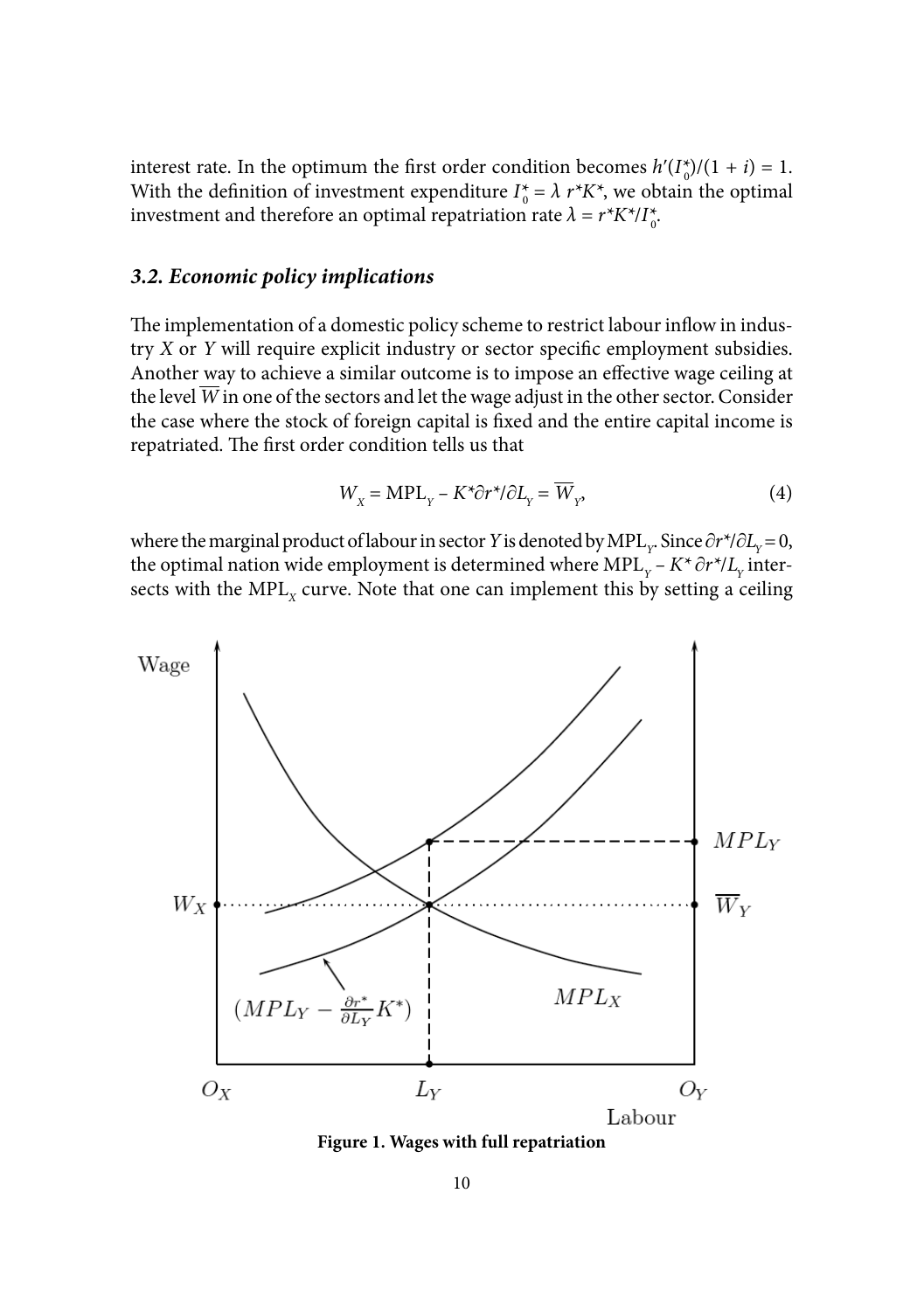wage at  $\overline{W}_v$  in sector *Y* and letting the residual supply of labour be cleared at the wage  $W_{\rm v}$  (as demonstrated in Figure 1).

The segment  $0<sub>x</sub>L<sub>y</sub>$  is the national welfare maximizing employment in industry *Y*. Note that one can implement this by setting a wage  $W_{\nu}$  in sector *Y* and letting the residual supply  $0_x L_x^*$  be cleared at the wage  $W_y$ .

Full repatriation of foreign capital income prevents the marginal product of labour in *X* and *Y* from equalizing as they would in the standard trade model. Here, in contrast, domestic labour is not the winner of the general increase in the foreign capital stock. The national welfare loss consists precisely in the amount of repatriated capital income *K\** ∂*r\**/∂*LY*.

One can argue that the investment propensity of the local capitalists should also be considered in the analysis. The way we have set up the problem makes the local sector a passive element. However, our purpose has been to highlight a particular case.

## **4. Concluding remarks**

The unrestricted movement of labour across all sectors of a small open economy whereby marginal productivity of labour is equalized is usually a desirable efficiency requirement. Greater inflow of labour in a sector that uses foreign capital may not be desirable from the point of view of national welfare of the host country. A competitive allocation fails to internalize the impact of labour inflow on the supply of foreign specific capital, repatriation of capital income and reinvestment possibilities. We have shown the existence of optimal policy intervention in this context which calls for targeting allocation of employment in one of the two sections of the small open economy.

We have left out the issue of investment of local capital and also the endogenous determination of the share of income repatriation. These could be explored in a dynamic small open economy model. However, as long as there are certain leakages or inflows associated with the size of a particular sector, competitive allocations will not be socially optimal and will call for a government action. However, given the structure of the trade model, one can compute appropriate shadow prices for policy evaluation purposes.

## **5. Appendix**

We derive the solution to the maximization problem of a social planner ignoring a terms of trade effect, which means *P* is constant. The host country's real gross national product is given by: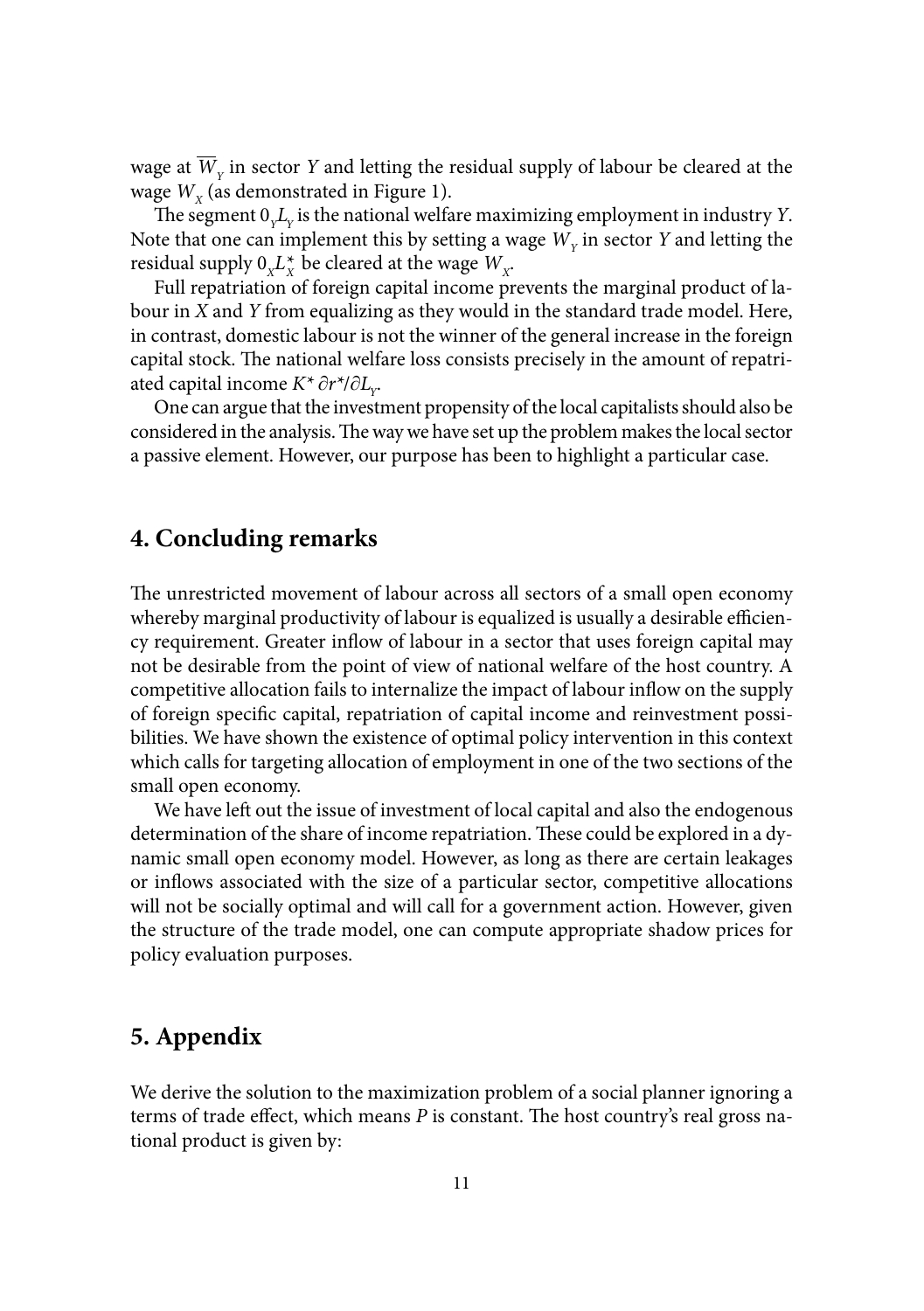$$
GNP = PX (\bar{L} - L_{Y}, K) + Y (L_{Y}, \tilde{K}^{*}) - (1 - \lambda) r^{*} K^{*}
$$
 (5)

where  $\tilde{K}^* = K^* (1 + \lambda r^*)$ . Maximization with respect to  $L_y$  leads to

$$
P\frac{\partial X}{\partial L_x} = \frac{\partial Y}{\partial L_y} + \frac{\partial Y}{\partial \tilde{K}^*} \frac{\partial K^*}{\partial r^*} \frac{\partial r^*}{\partial L_y} (1 + \lambda r^*) + \frac{\partial Y}{\partial \tilde{K}^*} K^* \lambda \frac{\partial r^*}{\partial L_y} - (1 - \lambda) \frac{\partial r^*}{\partial L_y} K^* - (1 - \lambda) r^* \frac{\partial K^*}{\partial r^*} \frac{\partial r^*}{\partial L_y},
$$
(6)

with ∂*Y*/∂*K˜\* = r\**. We obtain

$$
P\frac{\partial X}{\partial L_x} = \frac{\partial Y}{\partial L_y} + \frac{\partial r^*}{\partial L_y} \left[ r^* \frac{\partial K^*}{\partial r^*} (1 + \lambda r^*) + r^* K^* \lambda - (1 - \lambda) K^* - (1 - \lambda) r^* \frac{\partial K^*}{\partial r^*} \right].
$$
 (7)

Hence,

$$
P\frac{\partial X}{\partial L_x} \le \frac{\partial Y}{\partial L_y} \tag{8}
$$

if

$$
\lambda r^* \frac{\partial K^*}{\partial r^*} (1 + r^*) + K^* \left( \lambda (1 + r^*) - 1 \right) \le 0. \tag{9}
$$

Rearranging terms we get the investment ratio

$$
\lambda \le \lambda_c \equiv \frac{1}{(1+r^*)(1+\varepsilon^*)} \tag{10}
$$

where  $\varepsilon^* = \frac{\partial K}{\partial r^*} \frac{r}{K^*}$  $=\frac{\partial K^*}{\partial r^*}\frac{r^*}{K^*}$ ∂ *K r*  $\frac{r^*}{K^*}$  is the elasticity of supply of foreign capital.

## *References*

- Beladi, Hamid and Sugata Marjit (1992), *Foreign Capital and Protectionism*, Canadian Journal of Economics 25(1), January, pp. 233–238.
- Brecher, Richard A. and Carlos F. Diaz-Alejandro (1977), *Tariffs*, *Foreign Capital and Immiserzing Growth*, Journal of International Economics 7(4), December, pp. 317–322.
- Brecher, Richard A. and Ronald Findlay (1983), *Tariffs, Foreign Capital and National Welfare with Sector Specific Factors*, Journal of International Economics 14(3-4), December, pp. 277–288.